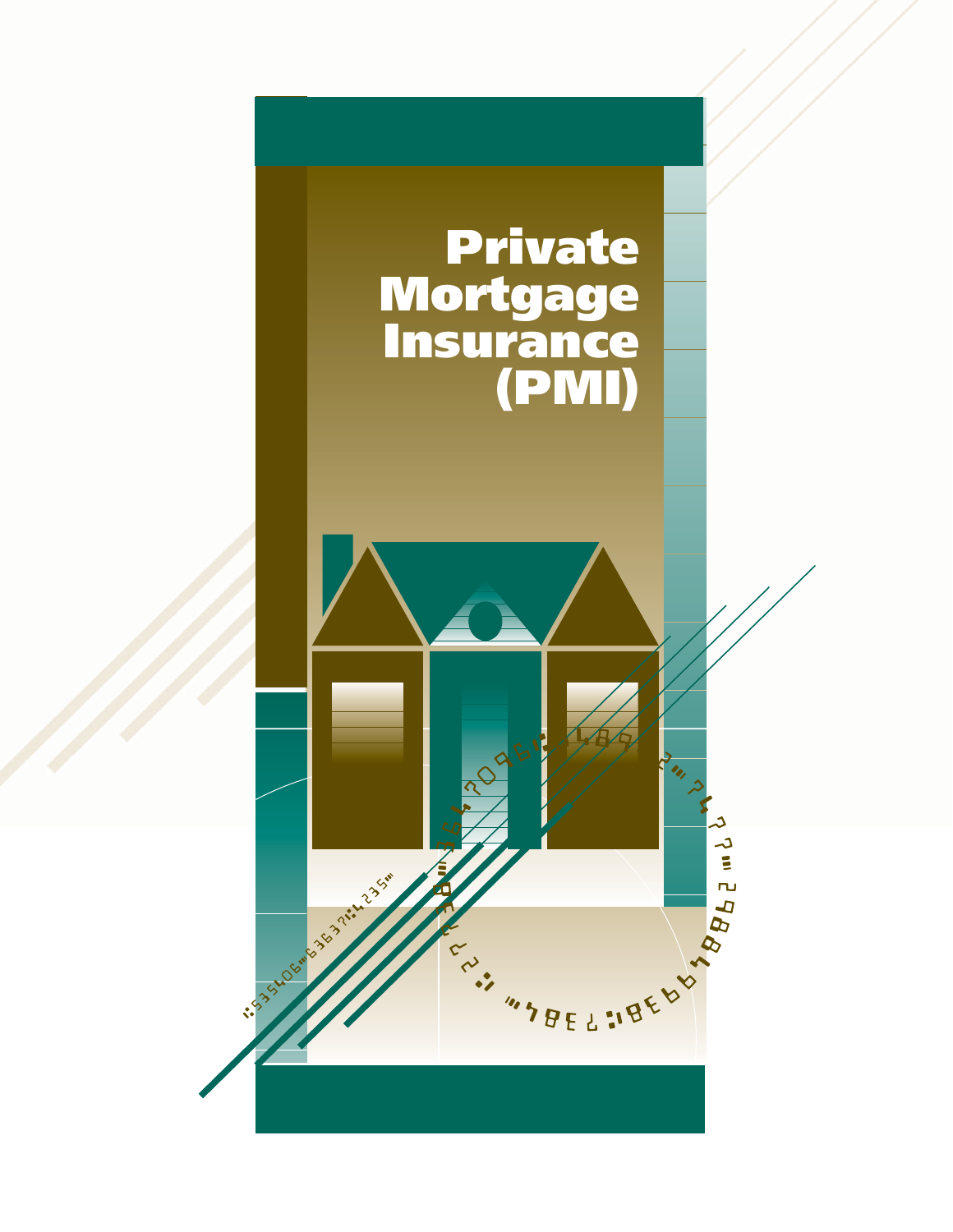# **Private Mortgage Insurance (PMI)**

*New Law Requires Lenders to Cancel PMI*

If you are a homeowner, you will want to be aware of a new law that establishes rights for homeowners and rules for lenders regarding private mortgage insurance (PMI) cancellation. With this knowledge, you may eliminate premiums you may be paying unnecessarily.

## **What Is PMI?**

PMI is extra insurance that lenders require from most homebuyers who obtain loans that are more than 80 percent of their new home's value. In other words, buyers with less than a 20 percent down payment are normally required to pay PMI.

## **Benefits of PMI**

PMI plays an important role in the mortgage industry by protecting a lender against loss if a borrower defaults on a loan and by enabling borrowers with less cash to have greater access to homeownership. With this type of insurance, it is possible for you to buy a home with as little as a 3 percent to 5 percent down payment. This means that you can buy a home sooner without waiting years to accumulate a large down payment.

## **New PMI Requirements**

A new federal law, the Homeowner's Protection Act (HPA) of 1998, requires lenders or servicers to provide certain disclosures concerning PMI for loans secured by the consumer's primary residence obtained on or after July 29, 1999. The HPA also contains disclosure provisions for mortgage loans that closed before July 29, 1999. In addition, the HPA includes provisions for borrower-requested cancellation and automatic termination of PMI.

### *Why a Change in PMI Requirements?*

In the past, most lenders honored consumers' requests to drop PMI coverage if their loan balance was paid down to 80 percent of the property value and they had a good payment history. However, consumers were responsible for requesting cancellation and many consumers were not aware of this possibility. Consumers had to keep track of their loan balance to know if they had enough equity and they had to request that the lender discontinue requiring PMI coverage. In many cases, people failed to make this request even after they became eligible, and they paid unnecessary premiums ranging from \$250 to \$1,200 per year for several years. With the new law, both consumers and lenders share responsibility for how long PMI coverage is required.

## **The Homeowner's Protection Act (HPA) of 1998**

### *What Loans Are Covered?*

Generally, the HPA applies to residential mortgage transactions obtained on or after July 29, 1999, but it also has requirements for loans obtained before that date. This new law does not cover VA and FHA governmentguaranteed loans. In addition, the new law has different requirements for loans classified as "high-risk." Although the HPA does not provide the standards for what constitutes a "high risk" loan, it permits Fannie Mae and Freddie Mac to issue guidance for mortgages that conform to secondary market loan limits. Fannie Mae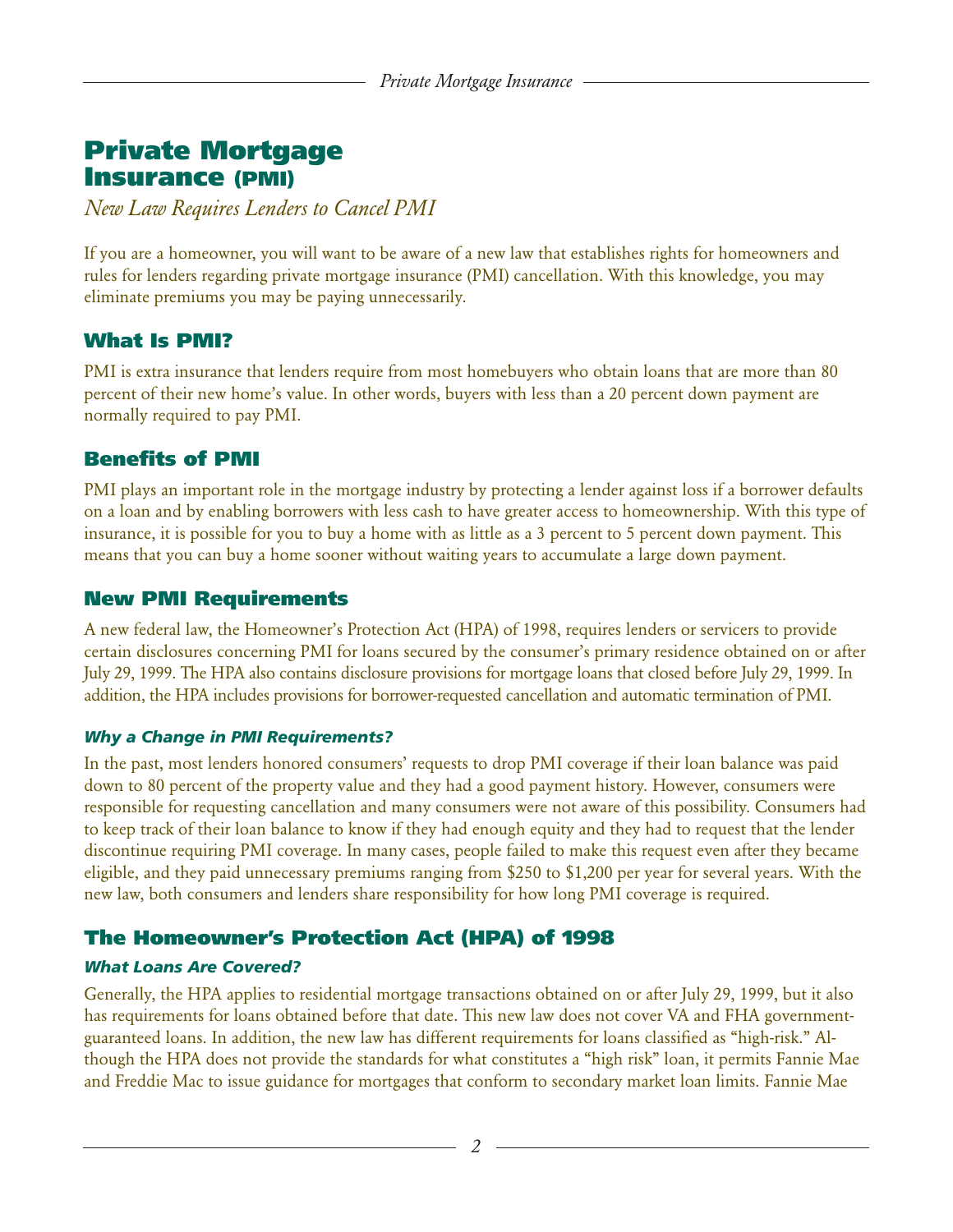and Freddie Mac are corporations chartered by Congress to create a continuous flow of funds to mortgage lenders in support of homeownership. As of January 1, 2000, mortgages in amounts of \$252,700 or less are considered conforming loans. For non-conforming mortgages, the lender may designate mortgage loans as "high risk."

#### *What Is a Residential Mortgage Transaction?*

There are four requirements for a transaction to be considered a residential mortgage transaction: (1) a mortgage or deed of trust must be created or retained; (2) the property securing the loan must be a single-family dwelling; (3) the single-family dwelling must be the primary residence of the borrower; and (4) the purpose of the transaction must be to finance the acquisition, initial construction, or refinancing of that dwelling.

## **How Do You Cancel or Terminate PMI?**

#### *Cancellation*

Under HPA, you have the right to request cancellation of PMI when you pay down your mortgage to the point that it equals 80 percent of the original purchase price or appraised value of your home at the time the loan was obtained, whichever is less. You also need a good payment history, meaning that you have not been 30 days late with your mortgage payment within a year of your request, or 60 days late within two years. Your lender may require evidence that the value of the property has not declined below its original value and that the property does not have a second mortgage, such as a home equity loan.

#### *Automatic Termination*

Under HPA, mortgage lenders or servicers must automatically cancel PMI coverage on most loans, once you pay down your mortgage to 78 percent of the value if you are current on your loan. If the loan is delinquent on the date of automatic termination, the lender must terminate the coverage as soon thereafter as the loan becomes current. Lenders must terminate the coverage within 30 days of cancellation or the automatic termination date, and are not permitted to require PMI premiums after this date. Any unearned premiums must be returned to you within 45 days of the cancellation or termination date.

For high risk loans, mortgage lenders or servicers are required to automatically cancel PMI coverage once the mortgage is paid down to 77 percent of the original value of the property, provided you are current on your loan.

#### *Final Termination*

Under HPA, if PMI has not been canceled or otherwise terminated, coverage must be removed when the loan reaches the midpoint of the amortization period. On a 30-year loan with 360 monthly payments, for example, the chronological midpoint would occur after 180 payments. This provision also requires that the borrower must be current on the payments required by the terms of the mortgage. Final termination must occur within 30 days of this date.

## **What Disclosures Does the HPA Require?**

#### *For Loans Obtained on or after July 29, 1999*

The HPA establishes three different times when a lender or servicer must notify a consumer of his or her rights. Those times are at loan closing, annually, and upon cancellation or termination of PMI.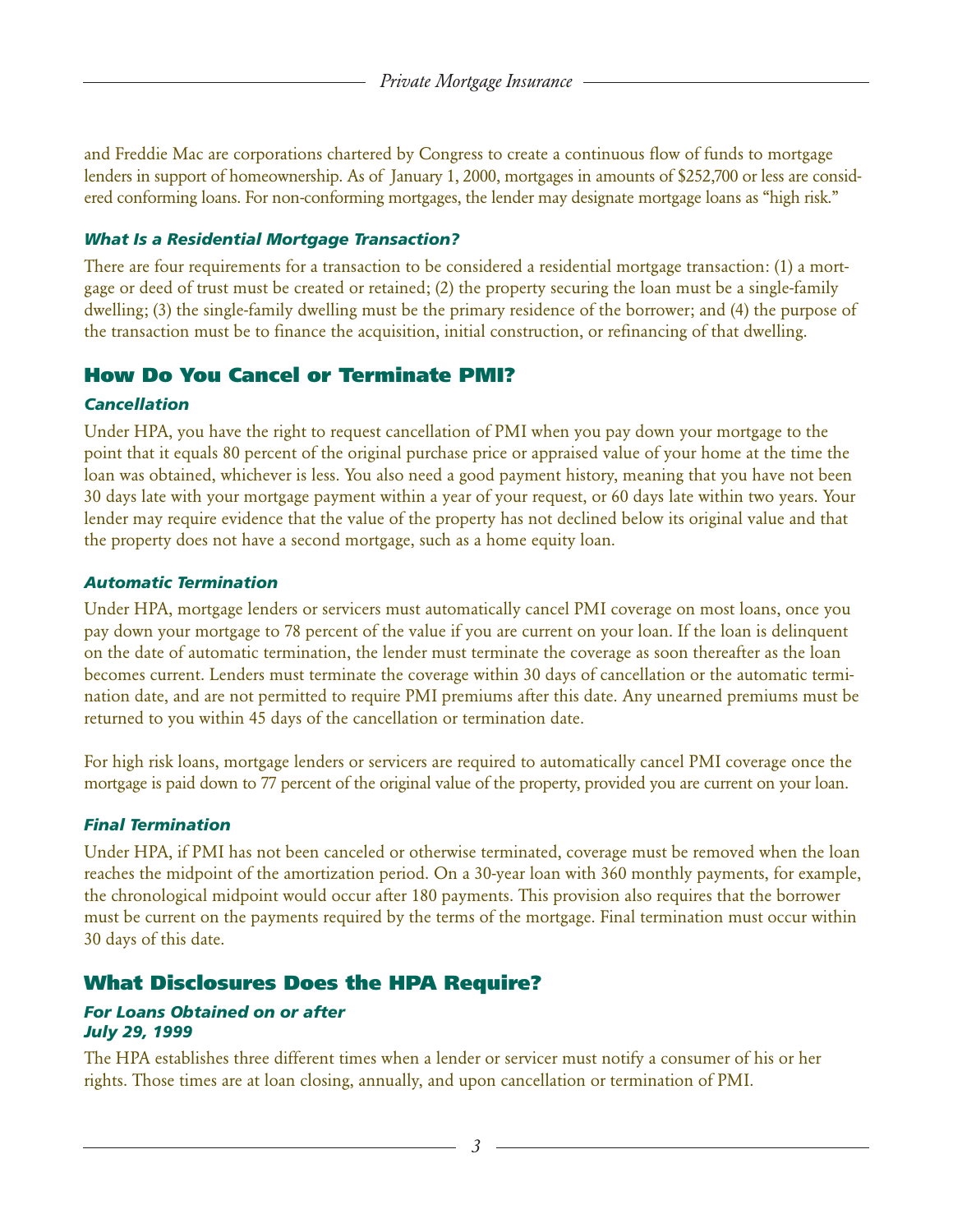The content of these disclosures varies depending on whether: (1) PMI is "borrower-paid PMI" or "lender-paid PMI," (2) the loan is classified as a "fixed rate mortgage" or "adjustable rate mortgage," or (3) the loan is designated as "high risk" or not.

#### *At loan closing, lenders are required to disclose all of the following to borrowers:*

- The right to request cancellation of PMI and the date on which this request may be made.
- The requirement that PMI be automatically terminated and the date on which this will occur.
- Any exemptions to the right to cancellation or automatic termination.
- A written initial amortization schedule (fixed-rate loans only).

#### *Annually, your mortgage loan servicer must send borrowers a written statement that discloses:*

- The right to cancel or terminate PMI.
- An address and telephone number to contact the loan servicer to determine when PMI may be canceled.

#### *When the PMI coverage is canceled or terminated, a notification must be sent to the consumer stating that:*

- PMI has been terminated, and the borrower no longer has PMI coverage.
- No further PMI premiums are due.

The obligation for providing notice of cancellation or termination is with the servicer of the mortgage.

### *For Loans Obtained before July 29, 1999*

An annual statement must be sent to consumers whose mortgages were obtained before July 29, 1999. This statement should explain that under certain circumstances PMI may be canceled (such as with consent of the mortgagee). It should also provide an address and telephone number to contact the loan servicer to determine whether PMI may be canceled.

The HPA's cancellation and automatic termination rules do not apply to loans made before July 29, 1999.

Although parts of the new law apply only to loans obtained on or after July 29, 1999, many lenders report that they plan to follow the HPA's requirements for both new and existing loans. Making a call to your mortgage loan servicer will help you understand exactly how the law applies to you and your mortgage.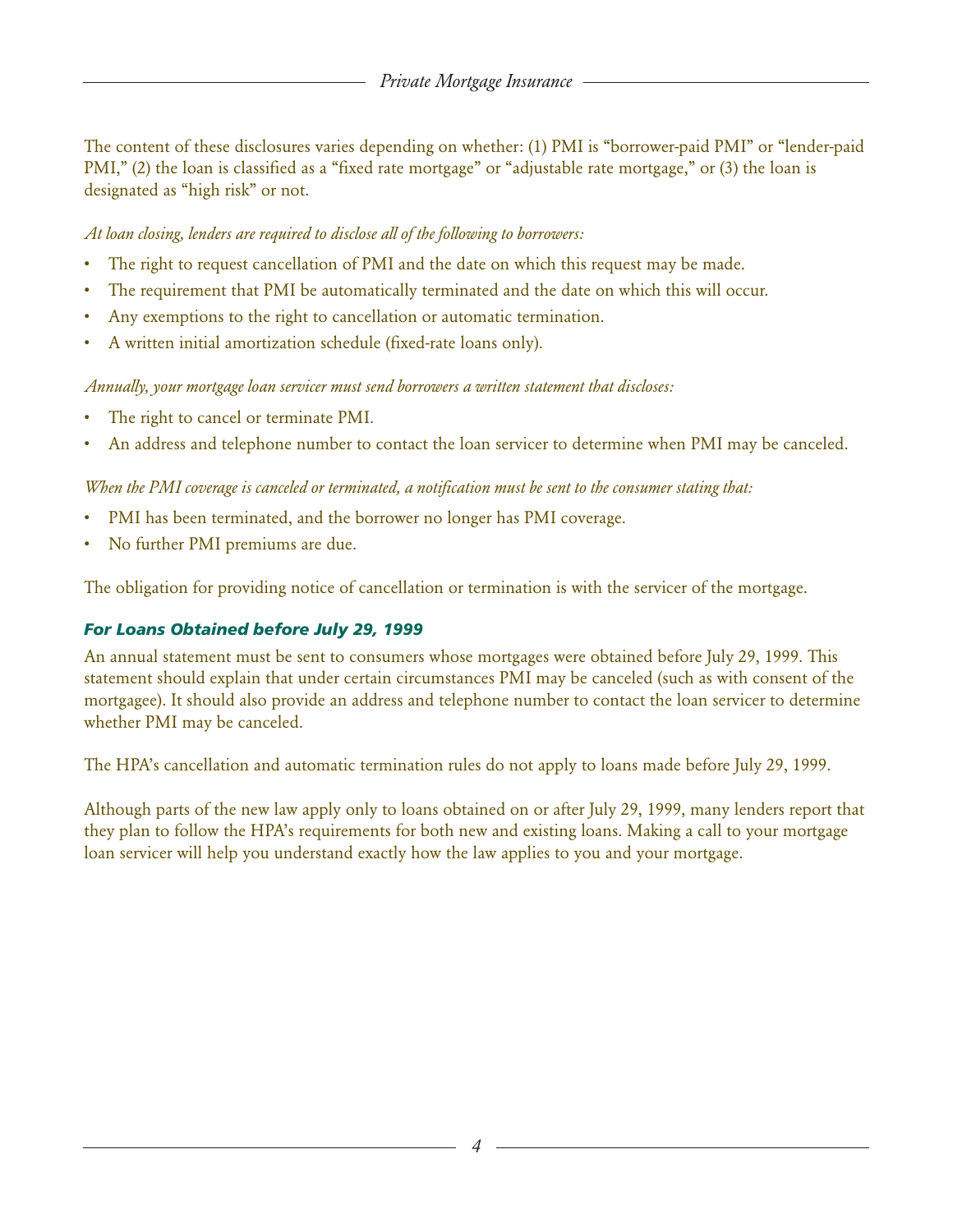## **What If Your Home Value Has Increased?**

When making mortgage payments, most of the payments during the first few years are finance charges. Therefore, it can take 10 to 15 years to pay down a loan to reach 80 percent of the loan value. If the home prices in your area are rising quickly, your property value may increase so that you can reach the 80 percent mark a lot faster. Your property value could also increase due to home improvements that you make to your home.

If you think your home value has increased, you may be able to cancel PMI on your mortgage. Although the new law does not require a mortgage servicer to consider the current property value, you should contact them to see if they are willing to do so. Also, be sure to ask what documentation may be required to demonstrate the higher property value.